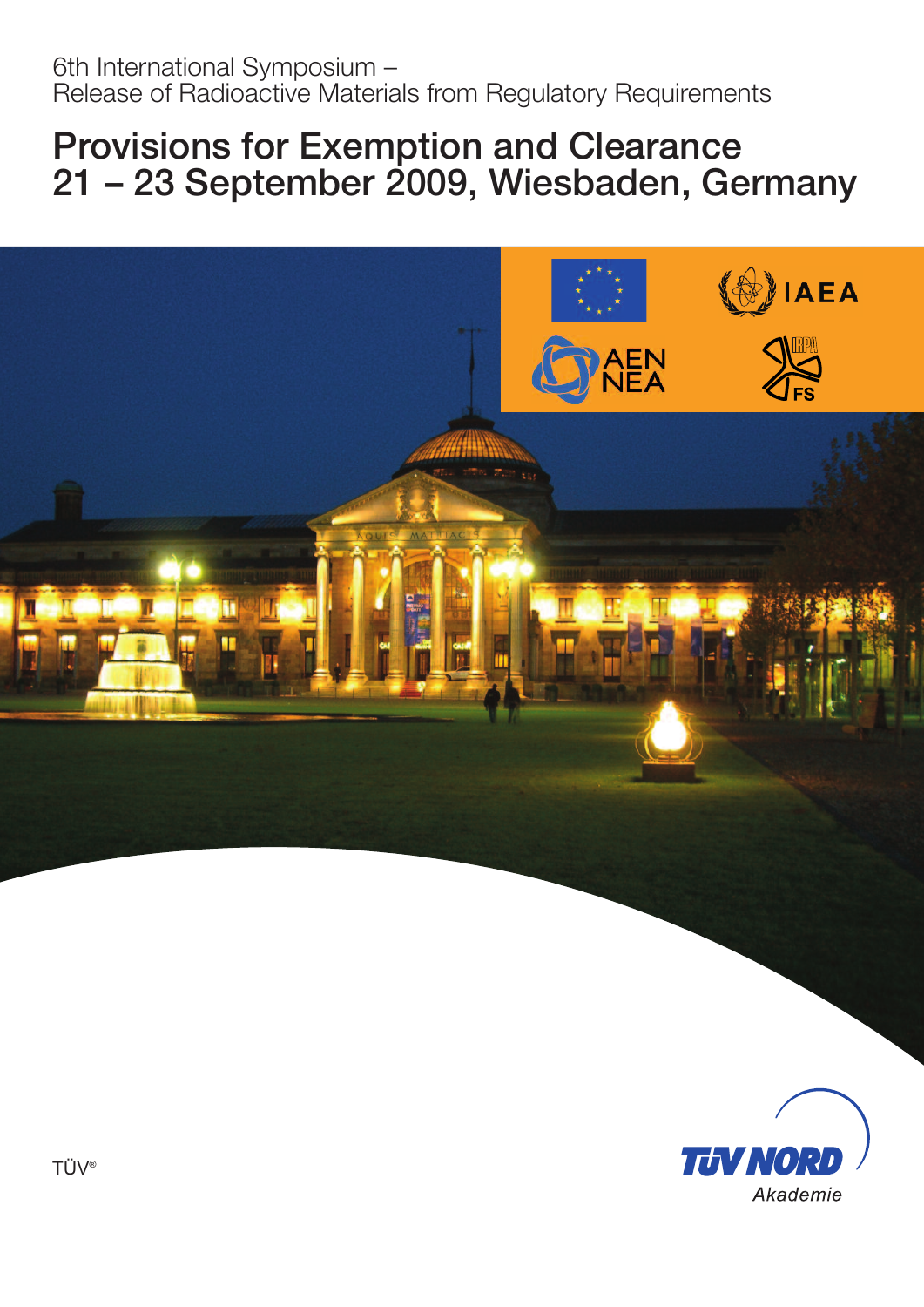# 6th International Symposium

#### Scope

Since 1998 TÜV NORD has organized several symposia on the subject of release of radioactive material from regulatory control. During the 2nd and 4th international symposia in Hamburg (1999 and 2006 ), the events concentrated specifically on discussions between more than 240 international clearance-experts. This was very fruitful for the process of harmonisation of clearance levels and release procedures on a global level.

In the meantime, the IAEA has issued a first draft for the revision of the International Basic Safety Standards (DS 379). For exemption and clearance the relevant values were taken from EU RP 65 (as in the current BSS) and from IAEA safety guide RS-G-1.7 respectively. The IAEA plans to use the values for clearance also for exemption for unlimited quantities. Which may also become the basis for revision of the European Basic Safety Standards. As very many nations are interested in using of the planned regulations for exemption and clearance, TÜV NORD has decided to organize a follow up conference to the 4th International Symposium of 2006 (a 5th symposium was held in 2007 with German as the conference language and participants from Austria, Switzerland, Sweden and Germany).

#### General Symposium Arrangements

The symposium consists of oral and poster presentations selected by the programme committee from submitted abstracts. Oral presentations will take place during plenary sessions. The conference language is English,a translation service will not be available.

Poster presentations are also included in the symposium, and the programme will be completed by technical papers from invited speakers on general topics. As in additional feature, a technical exihbition will run alongside the symposium programme. Excursions of technical interest are also planned.

The proceedings will be available at the beginning of the symposium. If you are interested in submitting a poster, attending the symposium, or participating as an exhibitor, please providedetails on the attached reply form.

The conference is planned for 21 – 23 September of 2009 in the Kurhaus of Wiesbaden. Wiesbaden is conveniently close to Frankfurt Airport.

| Organised by        | TÜV NORD Akademie, Germany<br>TÜV NORD SysTec, Germany<br>Phone: +49 40 8557-2046<br>+49 40 8557-2958<br>Fax:<br>E-mail: mschweers@tuev-nord.de |
|---------------------|-------------------------------------------------------------------------------------------------------------------------------------------------|
| With the support of | International Atomic Energy Agency,<br>European Commission,<br>OECD/Nuclear Energy Agency,<br>German Swiss Radiation Protection<br>Association  |

# Programme

### Day 1, 21.09.2009

- 10.00 Welcome, opening remarks J. Feinhals, TÜV NORD SysTec, Germany
- 10.15 Regulatory authorisation for clearance and exemption – possible approaches in the context of the ICRP 103, H. Riotte, OECD/NEA, invited

#### Section A: Overview of national legislations

- 10.45 Clearance in Germany new regulations in the radiation protection ordinance R. Sefzig, Federal Ministry for the Environment Nature Conservation and Nuclear Safety, Germany, invited
- 11.05 The exemption and clearance legislation for radioactive waste in the UK S. Chandler, Department of Energy and Climate Change, U.K.
- 11.25 The system of exemptions and clearance levels in the Czech Republic, K. Petrová, State Office for Nuclear Safety, Czech Republic, et al.
- 11.45 The clearance of residual materials arising from nuclear facilities in Spain J. López de la Higuera, CSN, Spain
- 12.05 The French policy for exemption and clearance (inquiry) N.N., ASN, France
- 12.25 Lunch
- 13.25 The actual application of clearance system in Japan, S. Kawasaki, JNES, Japan, et al.
- 13.45 Clearance and exemption in U.S., R. Meck, U.S.
- 14.05 Panel discussion
- 15.00 Postersession and coffee break

#### Section B: Applications of international regulations for exemption and clearance

- 16.00 Harmonisation of the application of the concepts of exemption and clearance through 50 years of IAEA standards development D. Louvat, IAEA, invited
- 16.30 Control and management of inadvertent radioactive material in scrap metal – outcomes of the International Conference 2009, L. Ramos, CSN, Spain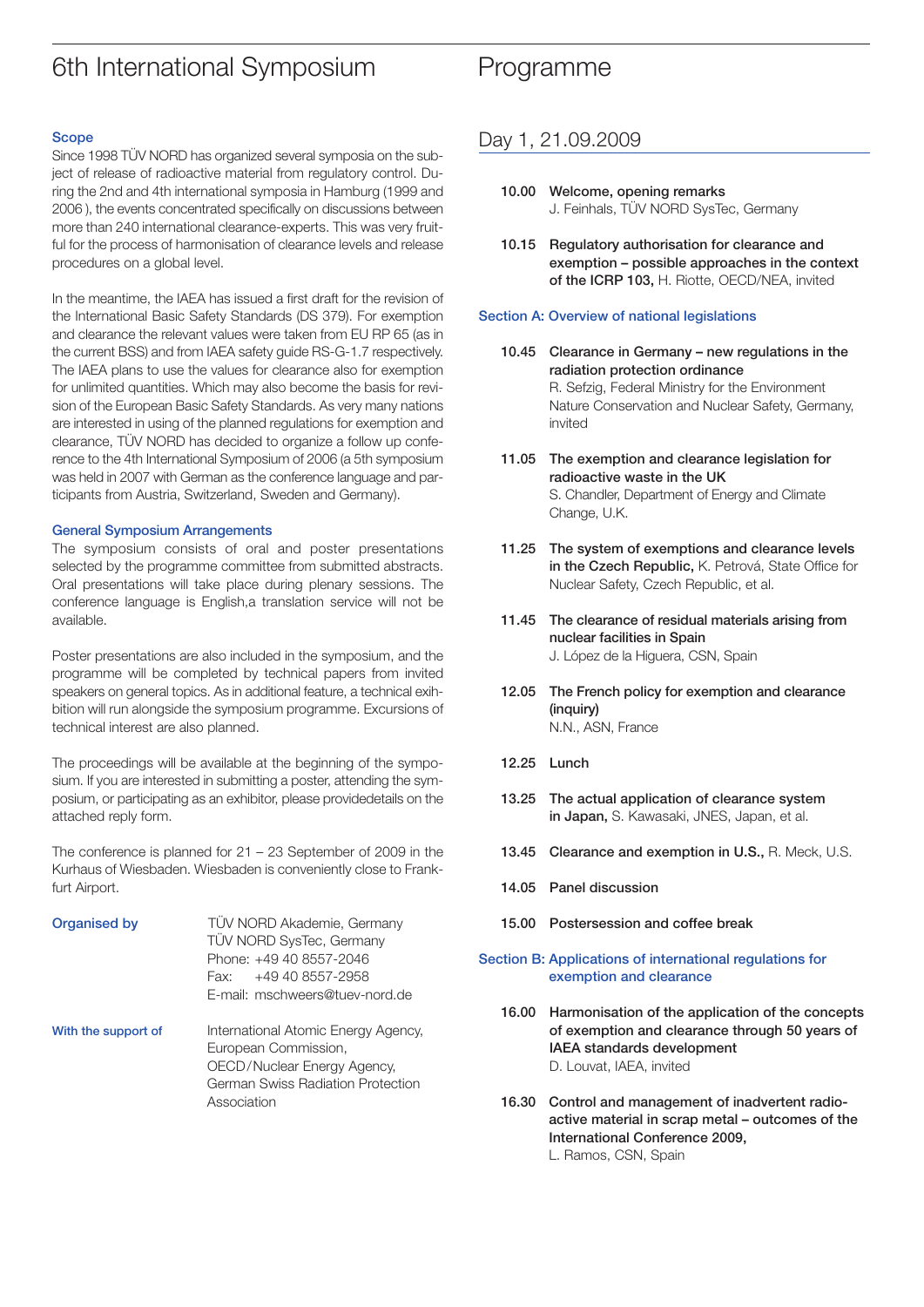# Programme

#### B1: Exemption levels

- 17.00 Review of methodologies and development of software to calculate exemption an A<sub>1</sub> and A<sub>2</sub> values, K. Jones, Health Protection Agency, U.K., et al.
- 17.30 Challenge for risk-informed reasonable exemption levels for surface contamination, H. Ogino, Central Research Institute of Electric Power Industry, Japan, et al.
- 18.00 End of first day presentations
- 19.00 Reception at the industrial exhibition and poster exhibition

### Day 2, 22.09.2009

#### B2: Best practice in clearance

- 08.30 The Swedish nuclear industry guideline for clearance, A. Larsson, Studsvik Nuclear AB, Sweden, et al.
- 08.50 Towards a harmonisation of the execution of German clearance regulations, L. Hornung, Federal Office for Radiation Protection, Germany, et al.
- 09.10 Application of the Monte Carlo method to verify clearance of pipes at the Greek research reactor A. Savidou, Institute of Nuclear Technology and Radiation Protection, Greece, et al.
- 09.30 Panel discussion
- 10.00 Coffee break
- B3: Release of materials during decommissioning of nuclear facilities
	- 10.30 Clearance of materials generated during dismantling processes in Spain, T. Ortiz, Enresa, Spain, et al.
	- 10.50 Waste management-concept during dismantling of the nuclear power plant Stade in Germany G.-U. Bacmeister, E.ON Kernkraft, Germany, et al.
	- 11.10 Contribution to renewable type society in the near future in Japan – recycling of dismantled metal from Tokai 1, M. Sekiguchi, Japan Atomic Power Company, Japan, et al.
- 11.30 Application of a box clearance monitor during the decommissioning of the research reactors "SAPHIR" and "DIORIT", G. Butterweck, PSI, Switzerland, et al.
- 11.50 Panel discussion
- 12.20 Lunch

#### B4: Release of sites

- 13.20 Must foundation structures be completely removed or can they remain in the ground – examples from decommissioning practice, L. Weil, Federal Office for Radiation Protection, Germany, et al.
- 13.40 Clearance of sites aspects keeping the "10µSv-concept", L. Hummel, TÜV SÜD, Germany
- 14.00 Clearance of buildings: appropriate averaging areas and efficient statistical methods for the nuclear power plant Würgassen, T. Riemann, TÜV NORD EnSys, Hannover, Germany, et al.
- 14.20 Panel discussion
- 15.00 Postersession and coffee break

#### B5: Long-term storage alternative

- 16.00 Long-term interim storage and release of radioactive material, R. Meister, Ministry of Interior Mecklenburg-Vorpommern, Germany, et al.
- 16.30 Radioactive waste: from cradle to cradle J. Welbergen, COVRA, Netherlands, et al.

#### B6: Clearance at accelerator sites

- 17.00 Clearance of accelerators and removal of accelerator parts from controlled areas C. Küppers, Öko-Institut, Germany
- 17.30 Release of activated material from CERN´s high energy accelerators, D. Forkel-Wirth, CERN, et al.
- 18.00 End of second day presentations
- 19.30 Dinner in the Rhine Valley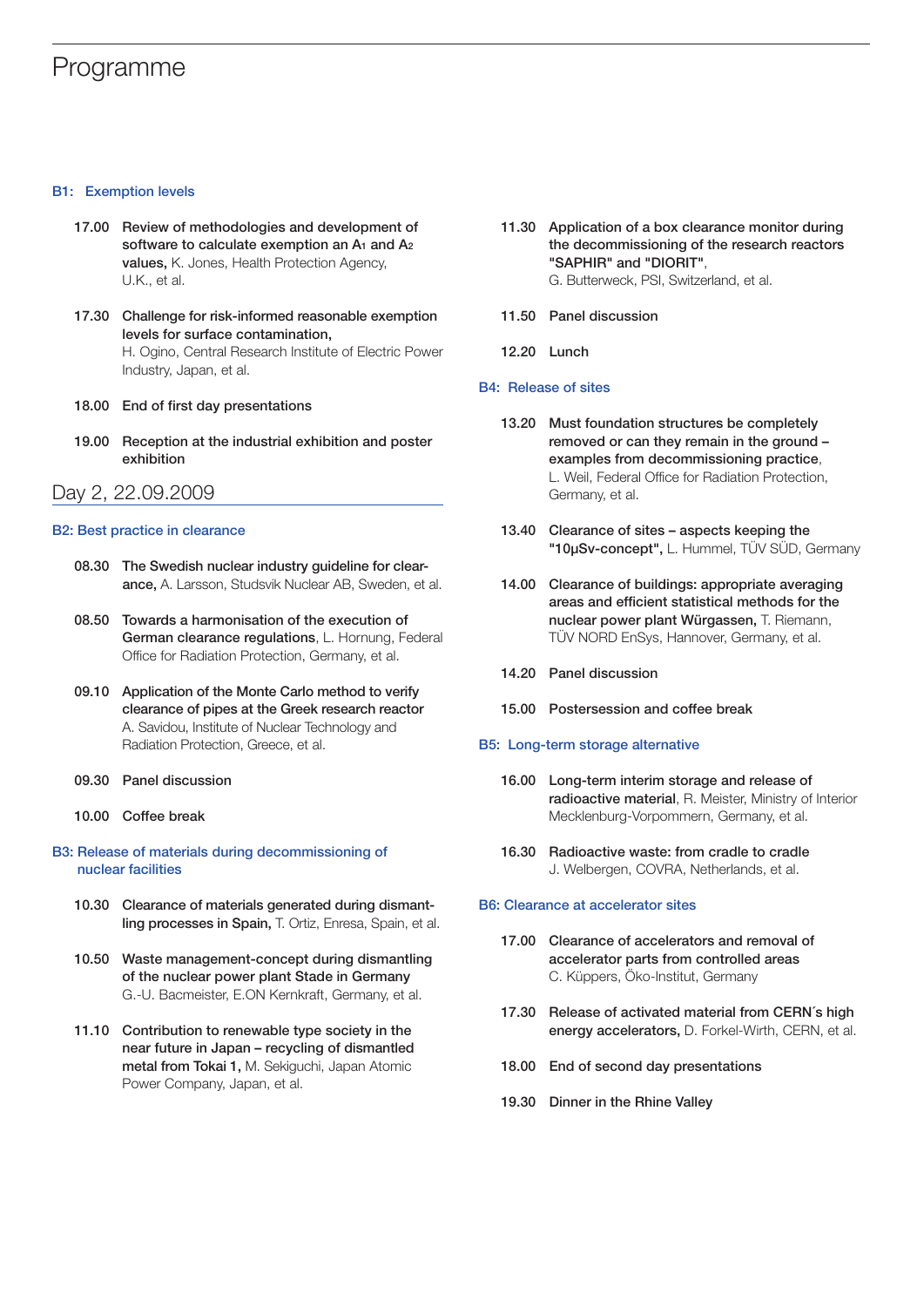### Day 3, 23.09.2009

#### C: Outlook towards an international regime

- 08.30 EU Policy and legislative requirements on exemption of practices from notification and authorisation and clearance of materials arising from authorised practices, A. Janssens, EC
- 09.00 Perspective of clearance values clearance of materials and sites, J. Feinhals, TÜV NORD SysTec. Germany
- 09.20 The IAEA activity concentration values for exclusion, exemption and clearance – an analysis of numerical values and open questions, L. Hornung, Federal Office for Radiation Protection, Germany, et al.
- 09.40 Review of the relevance of the scenarios used in the derivation of the exemption levels in the BSS to modern waste disposal practices, S. Mobbs, Health Protection Agency, U.K., et al.
- 10.00 Coffee break
- 10.30 Panel discussion
- 12.00 Departure of busses for the excursions

#### Programme Committee

A. Janssens, European Commission (Chairman)

- L. Baekelandt, FANC, Belgium
- H.-F. Beer, PSI, Switzerland
- H. Efraimsson, SSM, Sweden
- D. Louvat, IAEA
- R. Meck, NRC, USA
- S. Mobbs, NRPB, UK
- M. Okoshi, JAEA, Japan
- H. Riotte, OECD/NEA
- R. Sefzig, BMU, Germany

#### Executive Committee

J. Feinhals, TÜV NORD SysTec, Germany (Chairman) D. Petrick, Ministry for Consumer Protection and Environment of Hessen, Germany M. Schweers, TÜV NORD Akademie, Germany

#### **TÜV NORD SysTec**

Dr. J. Feinhals, Chairman of Executive Committee

Große Bahnstr. 31 D-22525 Hamburg Germany

Phone: +49 40 8557-2253 Fax: +49 40 8557-2429

E-mail: jfeinhals@tuev-nord.de

www.tuev-nord.com/english/clearance.asp

A list of hotels where we have reserved a limited number of accommodations is included with your "Confirmation of Course Registration".

(Please fill out and send to TÜV NORD Akademie) I/we would like to take part in the symposium:

# 6th International Symposium –<br>Release of Radioactive Materials from Regulatory Requirements

21 – 23 September 2009, Wiesbaden, Germany

For reasons of security, we require your full name, adress and Passport or other ID No

(Please enter in block capitals) Sender/Company

Company/ Company stamp

**Street** 

Postcode/Town

Phone Fax

Sector No. of employees

#### Participant

First Name/Second Name

Function

E-mail

#### Passport or other ID No

o I agree that TÜV NORD Akademie may make use of my data, in order to contact me by email regarding future offers. I may cancel this permission at any time at: www.tuevnordakademie.de.

#### I wish to take part in the following technical excursion:

- o Nuclear Power Plant Mülheim-Kärlich
- o Nuclear Power Plant Kahl
- □ Research Center GSI
- o Nuclear Power Plant Obrigheim

I/We accept the organiser´s conditions of entry.

Place/Date Stamp/Signature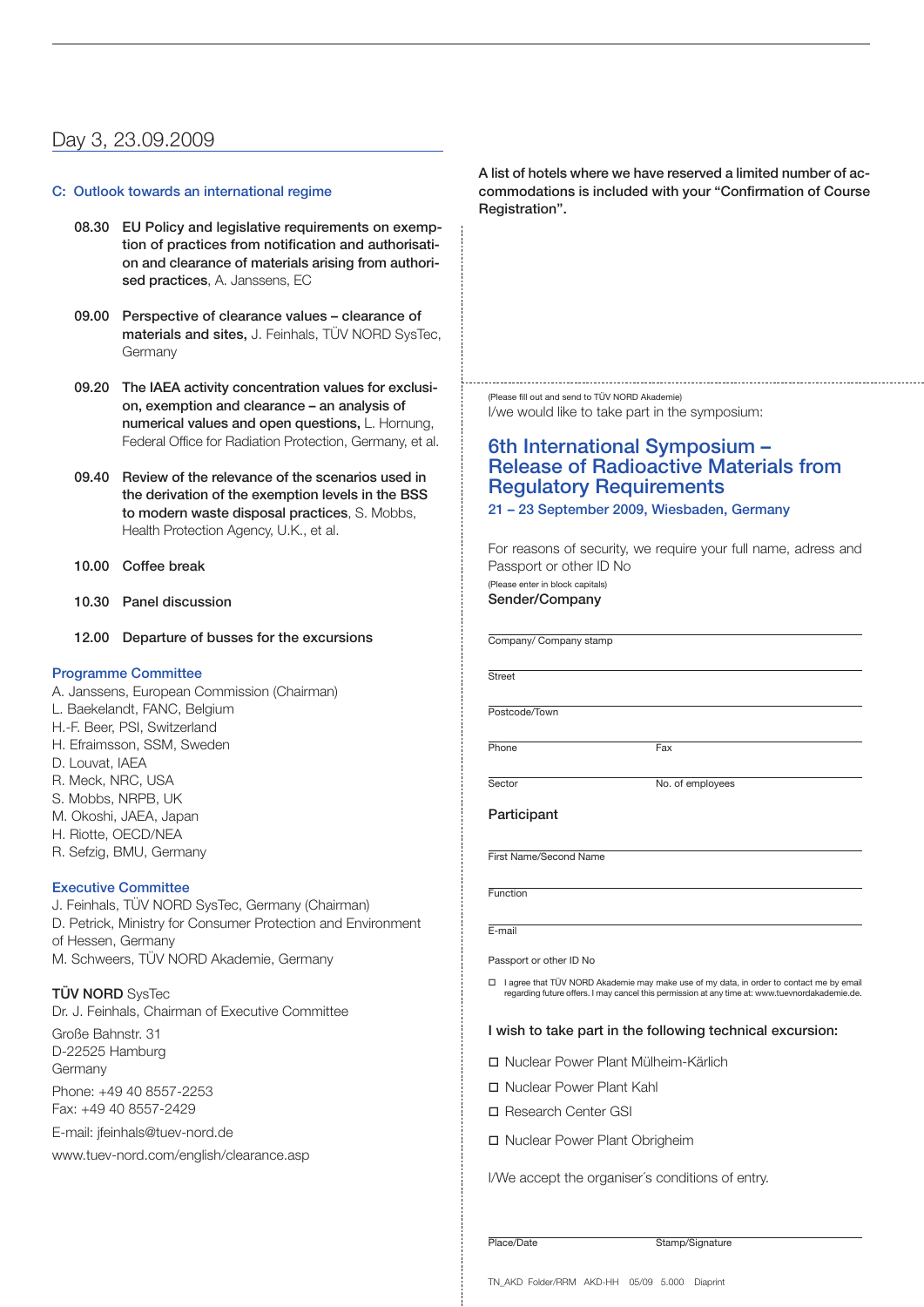### TÜV NORD Akademie

Advance through qualification. TÜV NORD Akademie is one of the largest education and training providers in Germany and has many years of experience in the organisation of training and further training events.

TÜV NORD Akademie supports its clients with systematic personnel development and with know-how transfer, particularly in the areas of law, safety and quality. Highest priority is given to the practical application of professional training content and the protection of people and property. Participants in training courses develop the ability to act in compliance with the law, to work out new solutions and to optimise aspects of safety for themselves and others.

Ple a s e s e n d th e ଟି ş form b y p o st or F a x + 4 9 (0)4 0 8 5 5 7-2 9 5 8  $\overline{\phantom{0}}$ Ü  $\,<$  $\mathsf{Z}% _{\mathcal{X}}\left( \mathcal{X}\right) \equiv\mathsf{Z}_{\mathcal{X}}\left( \mathcal{X}\right)$ O 力  $\bigcup$ A k a d e mie **Conferences** & S y m p o sia Gro ß e Bahnstraße Große Bahnstraße 31<br>22525 Hamburg 2 5 2 5 H a m b an<br>Gin  $\Omega$ erm a n y

fa x to:

# The Organizer The Organizer Further Informations

### **Participants**

The Symposium is directed towards scientists, engineers, technicians and lecturers in the technical and scientific fields who work within the area of radiation protection, or whose tasks require knowledge in this area – for example radiation protection officers in companies or other organisations. The symposium will also be of interest to public authorities, independent experts and inspectors, and applicants for planning permissions in the field of atomic energy.

#### Fees

The fee of 890,00  $\epsilon$  will cover a copy of the proceedings, three lunches, and two special evening events. Reductions are available for authors with accepted papers (740,00 €) and representatives of authorities (490,00 €, limited availability, IAEA grants are available for some national consultants). For more information visit our website: www.tuev-nord.com/english/clearance.asp

#### Venue

Kurhaus Wiesbaden Kurhausplatz 1 65189 Wiesbaden **Germany** Tel.: +49 (0)611 1729290

#### Evening events

Two evening events are planned during the symposium:

On 21 September there will be a reception in the exhibition room.

On 22 September we will have dinner in the Rhine Valley.

For additional guests who are not attending the symposium itself, there will be a charge of 75,00  $\epsilon$  plus VAT for the reception and a charge of 175,00 € plus VAT for the dinner.

#### Technical Excursions:

The following technical excursions are planned for 23 September following the official lectures.

- 1. Nuclear Power Plant Mülheim-Kärlich (in decommissioning phase)
- 2. Nuclear Power Plant Kahl (prototype reactor)
- 3. Research Center GSI (large-scale particle collision experiments )
- 4. Nuclear Power Plant Obrigheim (in decommissioning phase)

The availability is limited. Please select your preference on the reply form.